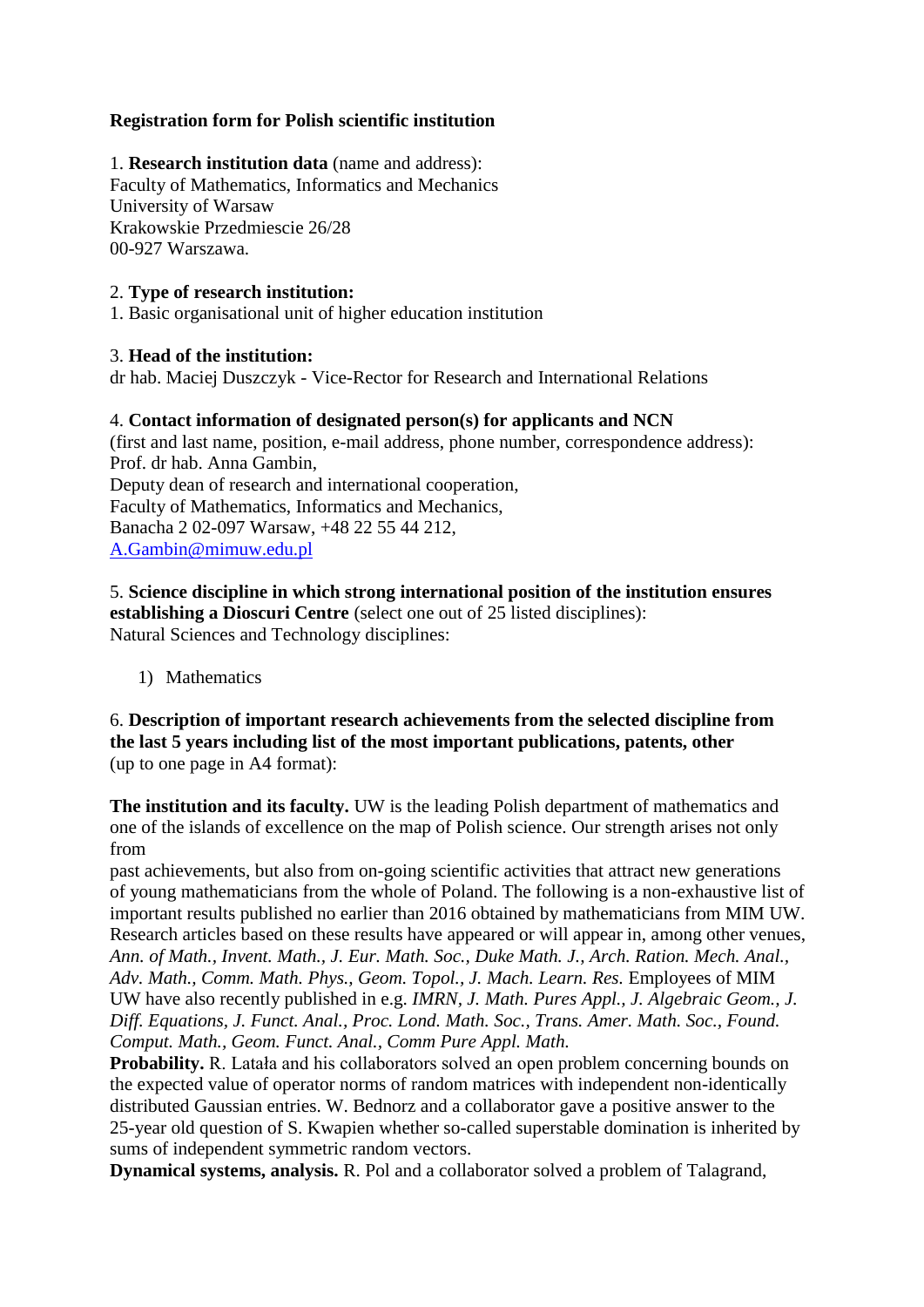stated in 1985, concerning separately continuous bivariate functions with no points of continuity. In joint work with E. Strózyna (TU Warsaw), H. Zoładek classified plane vector field singularities with a nilpotent linear part. This solves a problem stemming from a paper of Takens from 1974. In joint work with P. Hajłasz (Pittsburgh), P. Goldstein constructed a measure and orientation preserving homeomorphism of the n-dimensional cube with approximate Jacobian equal to - 1 almost everywhere.

**Algebraic geometry, topology, algebra.** A. Langer proved *Bogomolov's inequality* for Higgs bundles in positive characteristic, which implies a conjecture stated by Shepherd-Barron in 1989. M. Donten-Bury, J. Wisniewski and their collaborators used a special 4 dimensional Hyperk¨ahler manifold to answer a question on incident planes in 5-dimensional space dating back to 1930. M. Krupski and W. Marciszewski constructed a metrizable space over which the space of real-valued functions is not homeomorphic to its own square, solving a *problem of Arhangelskii* from the 1980's. J. Okninski and his collaborators answered a series

of questions on the solutions of the *Yang-Baxter equation* posed by T. Gateva-Ivanova and P. Cameron. M. Borodzik and a collaborator generalized an algorithm of Rudolph in order to prove that every link is topologically concordant to a strongly quasipositive link.

**PDEs, numerical analysis.** P. Mucha and R. Danchin have proved basic mathematical results for the incompressible Navier-Stokes system in vacuum which solved an open problem posed by Field medal winner P.L. Lions. I. Chlebicka and A. Zatorska-Goldstein in the series of papers gave substantial contribution to rapidly developing theory of solutions to parabolic equations in Musielak-Orlicz spaces. A.G. Werschulz and H. Wozniakowski studied the worst case complexity and the tractability of a second-order Neumann problem for elliptic operators, finding necessary and sufficient conditions to exhibit a given degree of tractability and thus filling a gap in the existing theory.

#### 7. **List of no more than 3 important research projects from the selected discipline awarded in national and international calls to the institution in the last 5 years** (title, name of PI, source of funding, amount of funding):

\_ *Algebraic Geometry: Varieties and Structures*, PI: prof. Jarosław Wisniewski, National Science Centre Project MAESTRO, budget: 2.237.920 PLN \_ *Estimates of random vectors and processes*, PI: prof. Rafał Latała, National Science Centre Project MAESTRO, budget: 1.513.800 PLN \_ *Effectiveness of infection control strategies against intra- and inter- hospital transmission of multidrug-resistant Enterobacteriaceae – insights from a multi-level mathematical Network model*, PI: dr hab. Monika Piotrowska, JPI-EC-AMR project, budget: 1.047.068 PLN

# 8. **Description of the available laboratory and office space for Dioscuri Centre** (up

to one page in A4 format):

The unique location of Faculty of Mathematics, Informatics and Mechanics of the University of Warsaw at the Ochota campus surrounded by the departments of Physics, Chemistry, Biology, and several excellent institutes of Polish Academy of Sciences, fosters fruitful interdisciplinary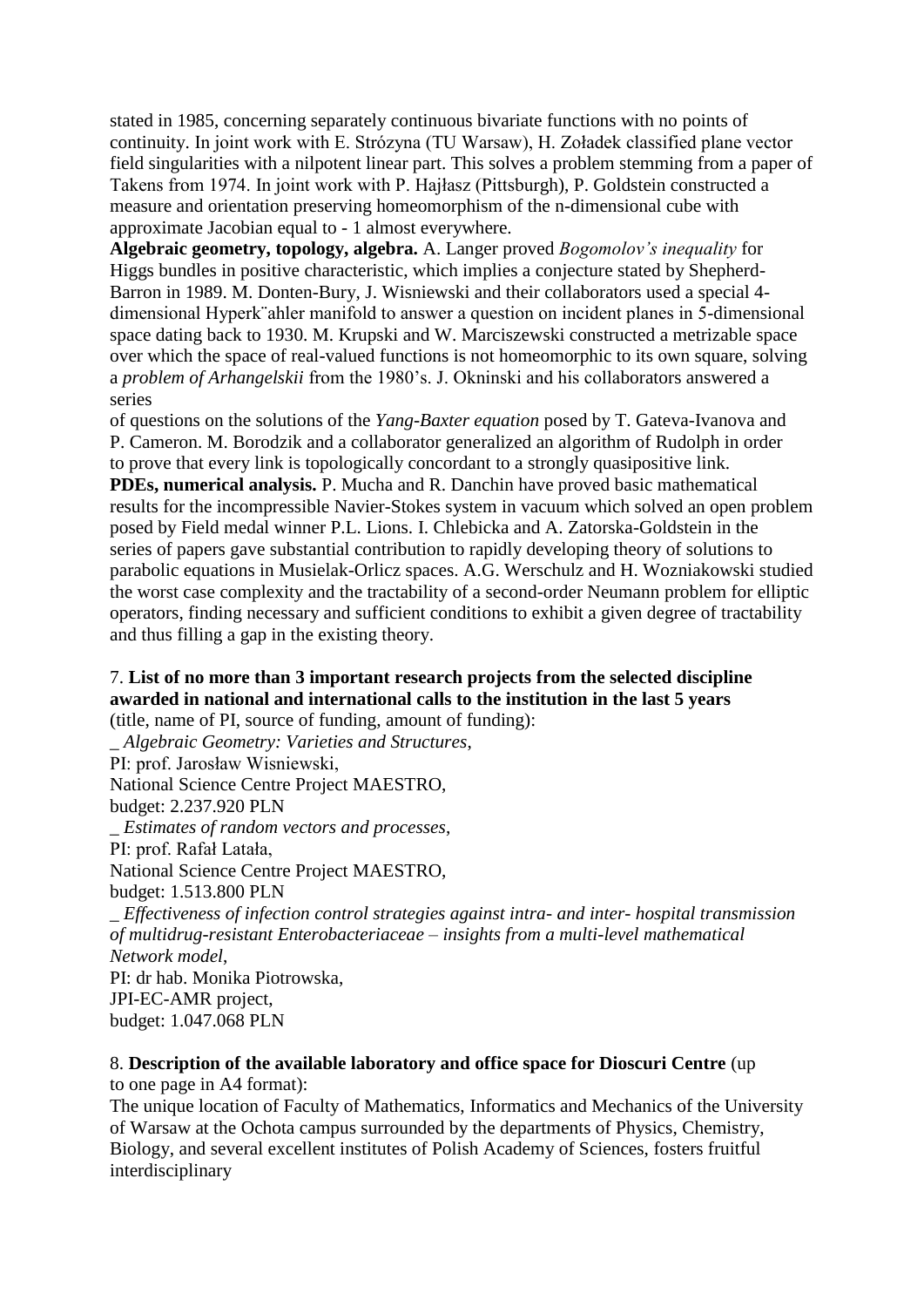cooperation. Computational resources allocated for Dioscuri Centre comprise air conditioned server rooms as well as computer laboratory with number of PCs. Overall surface is around 70 square meters. Office space allocated for Dioscuri Centre consists of: 3 single person office rooms (12 square meters each),

2 double office rooms (20 square meters each),

1 office room for Phd students (40 square meters),

1 administrative office

and other necessary facilities.

# 9. **List of the available scientific equipment for Dioscuri Centre:**

The computing infrastructure of the Faculty of Mathematics, Informatics and Mechanics of the University of Warsaw includes servers with sufficiently high power to allocate resources for all research groups created within the framework of Dioscuri Call.

To renew and maintain the infrastructure we use funds from a number of other projects carried out at the Faculty.

# 10. **List of the additional benefits that the Institution declares to provide for Dioscuri**

**Centre** (i.e.: additional funds, personal benefits, other) (up to one in page A4 format): Additional benefits for researchers of Dioscuri Centre include professional service supporting the research activity. The employees of Research Support Office, Financial Section and **Office** 

of Institutes provide advice and assistance with the realization of the project.

The extensive support on management of the project covers all financial and reporting issues, as well as the organization of small and medium-size scientific meetings.

MIM UW department collaborates with the University's technology transfer office that are responsible for assisting researchers to protect and commercialise their Intellectual Property potentially resulted from the research activity of Dioscuri Centre.

Moreover, additional funding will be provided by Dean of MIM UW to support small scientific

meetings, workshops and individual research visits organized by Dioscuri Centre. MIM UW department have an excellent pool of undergraduate and graduate students (each year 50-60 laureates of Mathematics and Computer Science Olympiad choose to study here).

Last but not least, the researchers of Dioscuri Centre are eligible to use the University Sports Centre located on Banacha Street. The extensive facilities include: competition-standard swimming pool and climbing wall.

# 11. **Other information about internationalization of the scientific institution, foreign scientists employed at the institution, availability of the English language**

**seminars etc.** (up to one page in A4 format): Employees of the department are involved in top-level mathematical research, which by its very nature takes place in an international community. Mathematicians from MIM UW have hundreds of collaborators from around the world, regularly publish their work in internationally recognized journals (including such leading journals as *the Annals of Mathematics* and *Inventiones Mathematicae*), and are frequently

invited as speakers to major international conferences.

Some long-term members of the faculty are foreign-born (J. Noble, B. Warhurst). Many more mathematicians from outside of Poland come to MIM UW as postdoctoral researchers. In recent years, support for postdoctoral positions has come mostly from the *Warsaw Centre of Mathematics and Computer Science* (WCMCS, www.wcmcs.edu.pl, a consortium consisting of MIM UW and the Institute of Mathematics of the Polish Academy of Science), which in